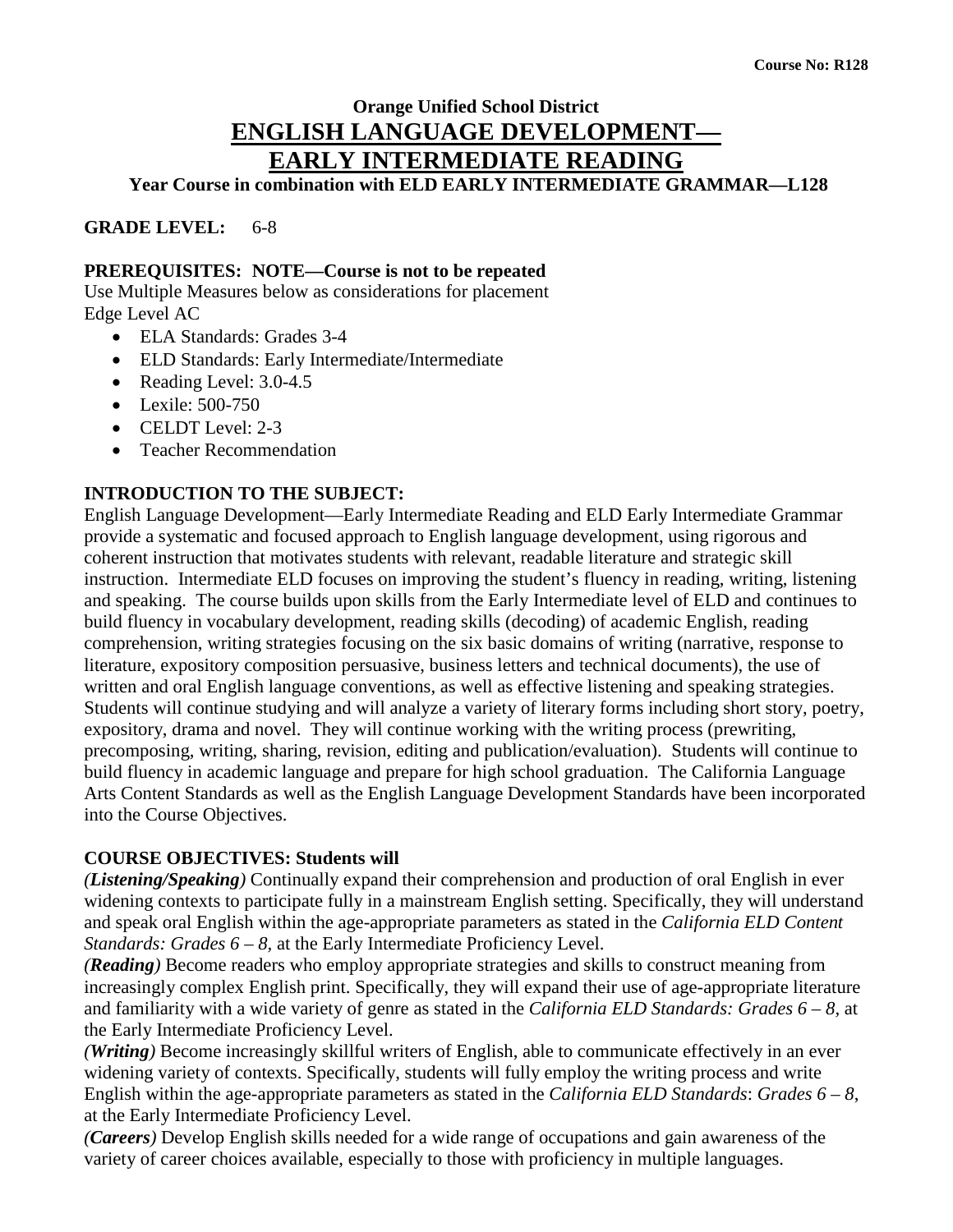English Language Development—Early Intermediate Reading Page 2

**RECOMMENDED TEXT:** Moore, D., Short, D., Smith, M., Tatum, A. 2009. *Inside: Language, Literacy & Content, Level C.* Monterey, CA: National Geographic School Publishing.

#### **Support materials:**

Teachers

- Teacher's Editions (2 volumes) with Language & Fluency CDs
- Practice Book TE
- Writer's Workout TE
- Grammar & Language Transparencies
- Writing Transparencies
- Inside Phonics
- Assessment Handbook
- Teacher Website (insideng.com with key code 467433) *Teachers must use school email* Online lesson plans, TEs for Inside Library, Video Clips and Coaching Resources

#### **Students**

- Student Book: Reading and Language
- Practice Book
- Student Book: Writing
- Student Website (insideng.com)

#### Library Books

- o *20,000 Leagues Under the Sea*
- o *Bearstone*
- o *Breaking Through*
- o *Can You Feel the Thunder?*
- o *Communities across America Today*
- o *Deserts*
- o *Domitila*
- o *Dr. Jekyll and Mr. Hyde*
- o *Earth, Sun, Moon*
- o *Frankenstein*
- o *Franklin D. Roosevelt*
- o *Hercules*
- o *Introduction to Energy*
- o *Johan Reinhard: Discovering Ancient Civilizations*
- o *Knights of the Round Table*
- o *Letters from Rifka*
- o *Missions in Space*
- o *Novio Boy*
- o *Orthello*
- o *Pearl Harbor is Burning!*
- o *Peering into Darkness*
- o *Sadako and the Thousand Paper Cranes*
- Stargirl
- o *The Anti-Slavery Movement*
- o *The Dragon Prince*
- o *The Man Who Went to the Far Side of the Moon*
- o *The Metamorphosis*
- o *The Time Machine*
- o *The War of the Worlds*
- o *Tornado*
- o *When Marion Snag*
- o *WJHC is on the Air*

#### Supplemental Materials

*The following suggestions are based on materials approved by OUSD. Specific resources are limited to availability at each school site and teachers' preferences*.

#### Grammar:

• *Grammar in Context English Yes!*

Vocabulary:

• *Test-Prep Vocabulary Basic Vocabulary Builder*

Spelling:

- Spell It Out
- Greek/Latin Root Words:
	- *English From The Roots*
- 
- 
-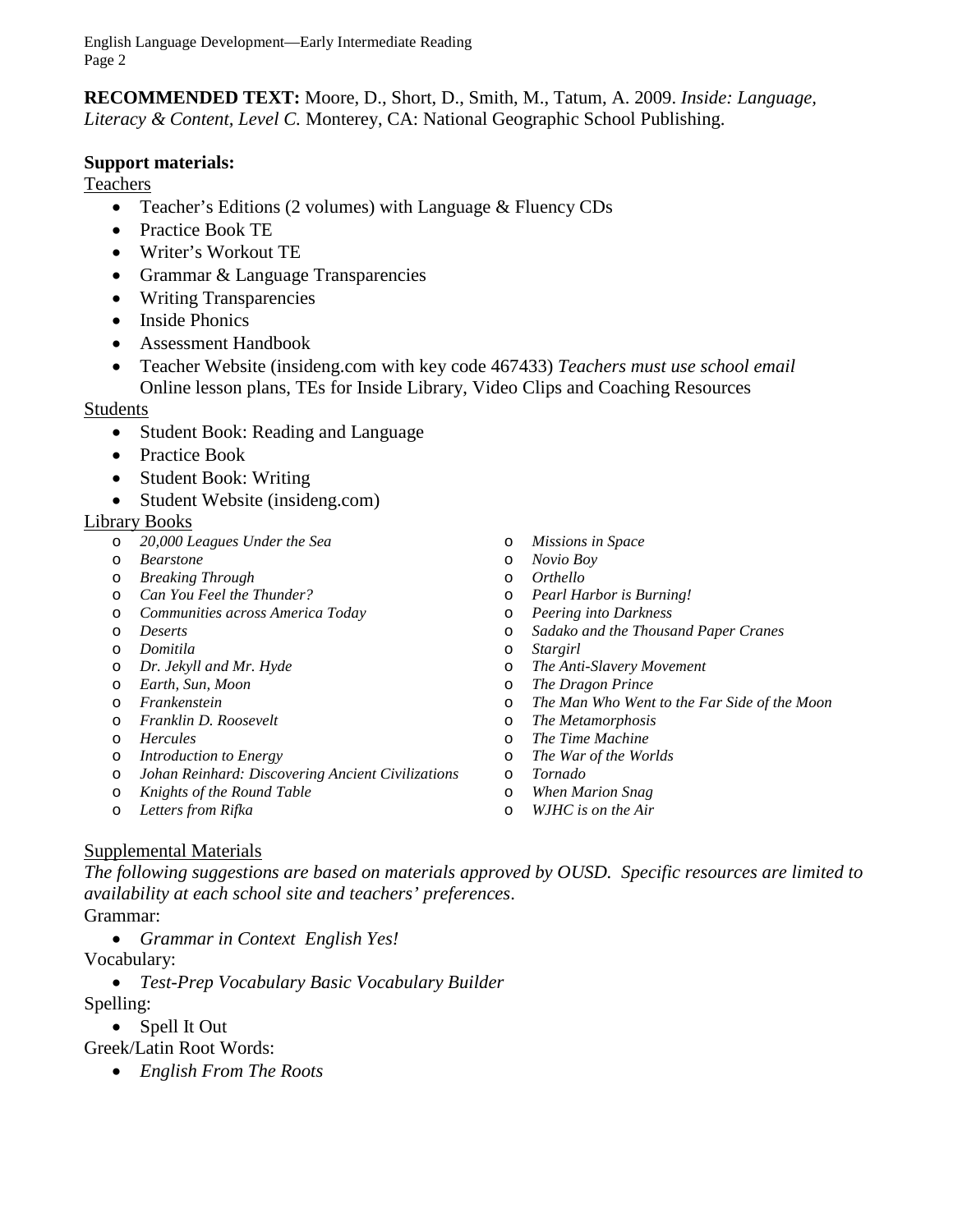# **COURSE OVERVIEW AND APPROXIMATE UNIT TIME ALLOTMENTS:**

### **FIRST TRIMESTER**

|               |                                                 | <b>ELD Essential Standards</b>                               | <b>Required</b>                    |
|---------------|-------------------------------------------------|--------------------------------------------------------------|------------------------------------|
| Pacing        | <b>Instructional Unit</b>                       | <b>Connection to ELA Standards can be found in West Ed</b>   | <b>Assessments</b>                 |
|               |                                                 | <b>Document</b>                                              |                                    |
|               | <b>CELDT</b> Preparation                        | <b>CELDT-all four domains</b>                                | <b>CELDT</b>                       |
| 6             | and                                             |                                                              |                                    |
| weeks         | <b>Unit 1: Finding Your</b><br><b>Own Place</b> | <b>LANGUAGE</b><br>Language Functions:                       | <b>Placement Test</b><br>(District |
|               | <b>GQ: What defines</b>                         | Selection 1-Express Ideas and Functions                      | <b>Requirement with</b>            |
|               | home?                                           | Selection 2-Ask and Answer Questions                         | <b>Data Director if</b>            |
|               |                                                 | <b>Selection 3-Give Commands</b>                             | student is new to                  |
|               | Unit Launch                                     | Grammar:                                                     | curriculum)                        |
|               | • Respond to and                                | <b>Selection 1-Statements</b>                                |                                    |
|               | <b>Interpret Visuals</b>                        | Selection 2-Questions and Statements                         | GQ Project:                        |
|               | • Use academic                                  | Selection 3-Statements and Commands                          | Connect Across the                 |
|               | vocabulary                                      | Listening and Speaking:                                      | Curriculum-                        |
|               |                                                 | Selection 2-Use Cultural Expressions                         | <b>Research Population</b>         |
|               | Selection 1                                     | <b>Selection 3-Present Research</b>                          | Change                             |
|               | • Growing Together                              | <b>READING</b>                                               |                                    |
|               | (personal narrative)                            | Focus on Genre & Literary Analysis:                          | <b>Selection Tests</b>             |
|               | • When I Grow Up                                | Selection 1: Comparison & Contrast, Personal Narrative, Poem | and/or Teacher                     |
|               | (poem)                                          | Selection 2: Comparison & Contrast, Interview                | generated                          |
|               |                                                 | Selection 3: Main Idea, Expository Nonfiction<br>Vocabulary: | tests/quizzes                      |
|               | Selection 2                                     | Selection 1, 2, 3-Use Context Clues, Use Key Vocabulary and  | <b>Unit 1 Test (District</b>       |
|               | Kids Like Me<br>$\bullet$<br>(nonfiction        | Use Academic Vocabulary                                      | <b>Requirement with</b>            |
|               | interview)                                      | Reading Strategies:                                          | Data Director)                     |
|               |                                                 | Selection 1-Preview and Predict                              |                                    |
|               | Selection 3                                     | Selection 2, 3-Preview and Set a Purpose                     | Teacher                            |
|               | • Familiar Places                               | Reading Fluency:                                             | Observation/Student                |
|               | (expository                                     | Selection 1-Intonation                                       | Participation                      |
|               | nonfiction)                                     | Selection 2-Expression                                       |                                    |
|               |                                                 | Selection 3-Phrasing<br><b>WRITING</b>                       | Reading Fluency<br>(timed and/or   |
|               |                                                 | Writing Strategies & Applications:                           | untimed)                           |
|               |                                                 | Selection 1-Paragraph Structure: Topic Sentence and Details  |                                    |
|               |                                                 | Selection 2-Paragraph Structure: Compare and Contrast        |                                    |
|               |                                                 | Paragraph                                                    |                                    |
|               |                                                 | Selection 3-Paragraph Structure: Main Idea and Details       |                                    |
|               | Unit 2: Water for                               | <b>LANGUAGE</b>                                              | GQ Project:                        |
| $\mathfrak s$ | Life                                            | Language Functions:                                          | Connect Across the                 |
| weeks         | GQ: How do we                                   | • Selection 1-Express Needs and Wants                        | Curriculum-Discuss                 |
|               | depend on Earth's<br>resources?                 | • Selection 2-Give Information                               | Hydroelectric Power                |
|               |                                                 | • Selection 3-Elaborate                                      | <b>Selection Tests</b>             |
|               | Unit Launch                                     | <b>GRAMMAR</b><br>• Selection 1-Nouns                        | and/or Teacher                     |
|               | • Respond to and                                | • Selection 2-Sentences                                      | generated                          |
|               | <b>Interpret Visuals</b>                        | • Selection 3-Short-Verb Agreement                           | tests/quizzes                      |
|               | • Use academic                                  | Listening and Speaking                                       |                                    |
|               | vocabulary                                      | • Selection 1-Compare Tales Across Cultures                  | <b>Unit 2 Test (District</b>       |
|               | Selection 1                                     | • Selection 2-Conduct a Survey                               | <b>Requirement with</b>            |
|               | The Secret Water                                | • Selection 3-Present Research                               | Data Director)                     |
|               | (fiction-legend)                                | <b>READING</b>                                               | Teacher                            |
|               | Selection 2                                     | Focus on Genre & Literary Analysis:                          | Observation/Student                |
|               | • How Do We Use                                 | • Selection 1: Problem & Solution, Legend                    | Participation                      |
|               | Water? (nonfiction-<br>social science           | · Selection 2: Main Idea & Details, Social Science Article   |                                    |
|               | article)                                        | · Selection 3: Main Idea & Details, Social Science Article   | Reading Fluency                    |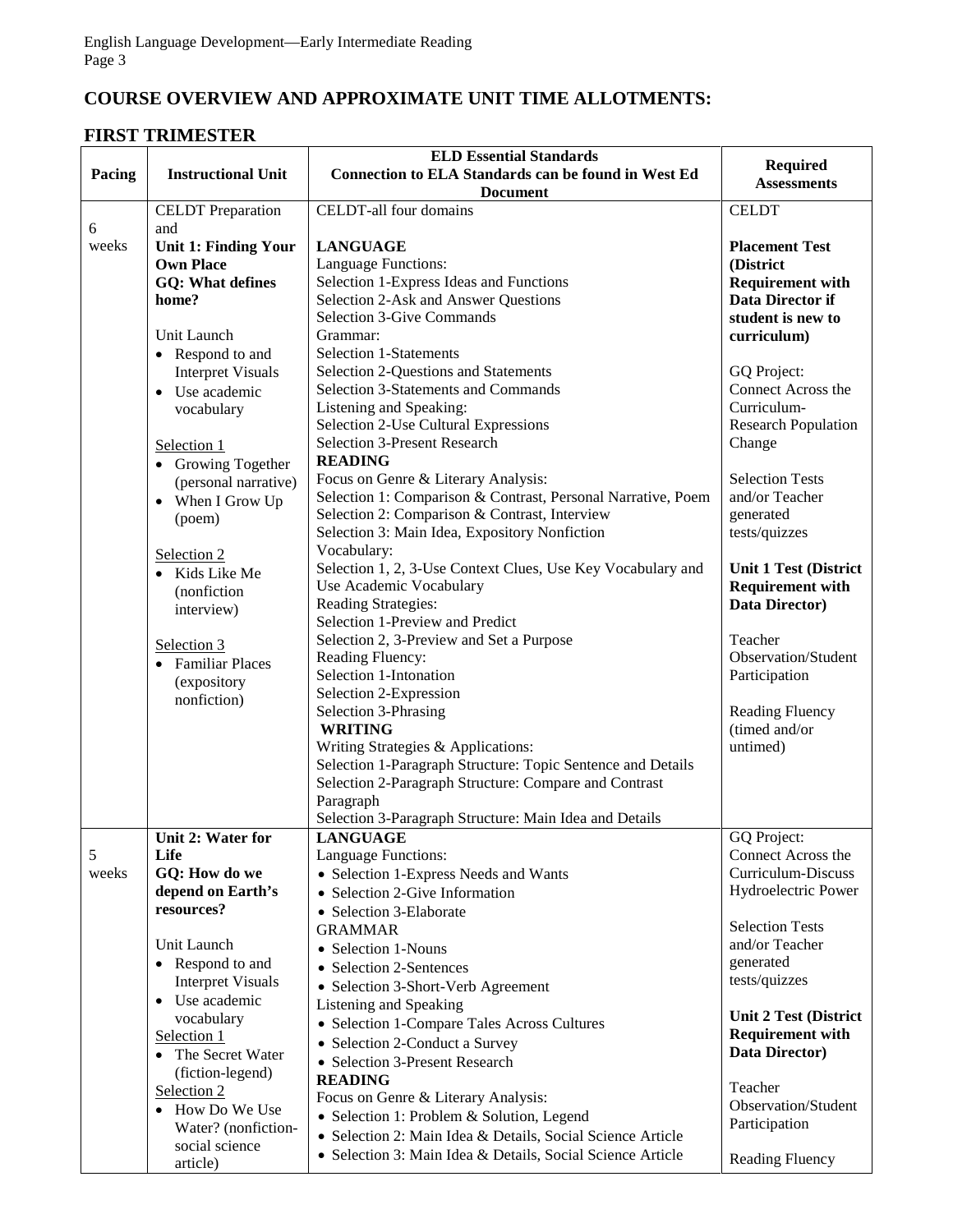English Language Development—Early Intermediate Reading Page 4

| Selection 3                | Vocabulary:                                                  | (timed and/or) |
|----------------------------|--------------------------------------------------------------|----------------|
| Water at Work<br>$\bullet$ | • Selection 1, 2, 3-Relate Words, Use Key Vocabulary and     | untimed)       |
| (nonfiction-social)        | Use Academic Vocabulary                                      |                |
| science article)           | Reading Strategies:                                          |                |
|                            | • Selection 1, 2, 3-Monitor Your Reading and Set a Purpose   |                |
|                            | Reading Fluency:                                             |                |
|                            | • Selection 1-Expression                                     |                |
|                            | • Selection 2, 3-Phrasing                                    |                |
|                            | <b>WRITING</b>                                               |                |
|                            | Writing Strategies & Applications:                           |                |
|                            | • Selection 1-Paragraph Structure: Sequence Paragraph        |                |
|                            | • Selection 2, 3-The Writing Process: Explanatory Paragraphs |                |

#### **SECOND TRIMESTER**

|       | <b>Unit 3: Natural</b>       | <b>LANGUAGE</b>                                            | GQ Project:                  |
|-------|------------------------------|------------------------------------------------------------|------------------------------|
| 5     | <b>Forces</b>                | Language Functions:                                        | Connect Across the           |
| weeks | GQ: How do people            | • Selection 1-Engage in Conversation                       | Curriculum-                  |
|       | plan for, deal with,         | • Selection 2-Ask and Answer Questions                     | Research                     |
|       | and recover from the         | • Selection 3-Give Advice                                  | Earthquakes                  |
|       | forces of nature?            | Grammar:                                                   |                              |
|       |                              | • Selection 1-Pronouns                                     | <b>Selection Tests</b>       |
|       | Unit Launch                  | • Selection 2-Pronouns                                     | and/or Teacher               |
|       | • Respond to and             | • Selection 3-Helping Verbs                                | generated                    |
|       | <b>Interpret Visuals</b>     | Listening and Speaking:                                    | tests/quizzes                |
|       | • Use academic               | • Selection 1, 3-Present Research                          |                              |
|       | vocabulary                   | • Selection 2-Retell a Personal Narrative                  | <b>Unit 3 Test (District</b> |
|       | Selection 1                  | <b>READING</b>                                             | <b>Requirement with</b>      |
|       | Volcano!<br>$\bullet$        | Focus on Genre & Literary Analysis:                        | Data Director)               |
|       | (nonfiction science          | • Selection 1: Analyze Text Structure: Cause and Effect,   | Teacher                      |
|       | article)                     | Science Article                                            | Observation/Student          |
|       | Selection 2                  | • Selection 2: Facts and Opinions, Personal Narrative      | Participation                |
|       | Fleeing Katrina<br>$\bullet$ | • Selection 3: Setting and Character, Historical Fiction   |                              |
|       | (narrative                   | Vocabulary:                                                | <b>Reading Fluency</b>       |
|       | nonfiction journal)          | • Selection 1, 2, 3-Use Word Parts, Use Key Vocabulary and | (timed and/or                |
|       | Selection 3                  | Use Academic Vocabulary                                    | untimed)                     |
|       | Earthquake<br>$\bullet$      | Reading Strategies:                                        |                              |
|       | (historical fiction)         | • Selection 1, 2, 3-Make Connections and Set a Purpose     |                              |
|       |                              | Reading Fluency:                                           |                              |
|       |                              | • Selection 1-Phrasing                                     |                              |
|       |                              | • Selection 2-Expression                                   |                              |
|       |                              | • Selection 3-Intonation                                   |                              |
|       |                              | <b>WRITING</b>                                             |                              |
|       |                              | Writing Strategies & Applications:                         |                              |
|       |                              | • Selection 1-Write as a Friend: Friendly Letter           |                              |
|       |                              | • Selection 2, 3-Write about Your Life: Personal Narrative |                              |
|       | <b>Unit 4: Creepy</b>        | <b>LANGUAGE</b>                                            | GQ Project:                  |
| 5     | <b>Classics</b>              | Language Functions:                                        | Connect Across the           |
| weeks | GQ: How can a                | • Selection 1-Describe People and Places                   | Curriculum-Perform           |
|       | powerful character           | • Selection 2-Make Comparisons                             | a Play                       |
|       | inspire a range of           | • Selection 3-Describe an Event or Experience              |                              |
|       | reactions?                   | Grammar:                                                   | <b>Selection Tests</b>       |
|       |                              | Selection 1, 2-Adjectives                                  | and/or Teacher               |
|       | Unit Launch                  | • Selection 3-Adverbs                                      | generated                    |
|       | Respond to and<br>$\bullet$  | Listening and Speaking:                                    | tests/quizzes                |
|       | <b>Interpret Visuals</b>     | • Selection 2- Present Research                            |                              |
|       | Use academic<br>$\bullet$    | • Selection 3-Perform a Play                               | <b>Unit 4 Test (District</b> |
|       | vocabulary                   | <b>READING</b>                                             | <b>Requirement with</b>      |
|       | Selection 1                  | Focus on Genre & Literary Analysis:                        | Data Director)               |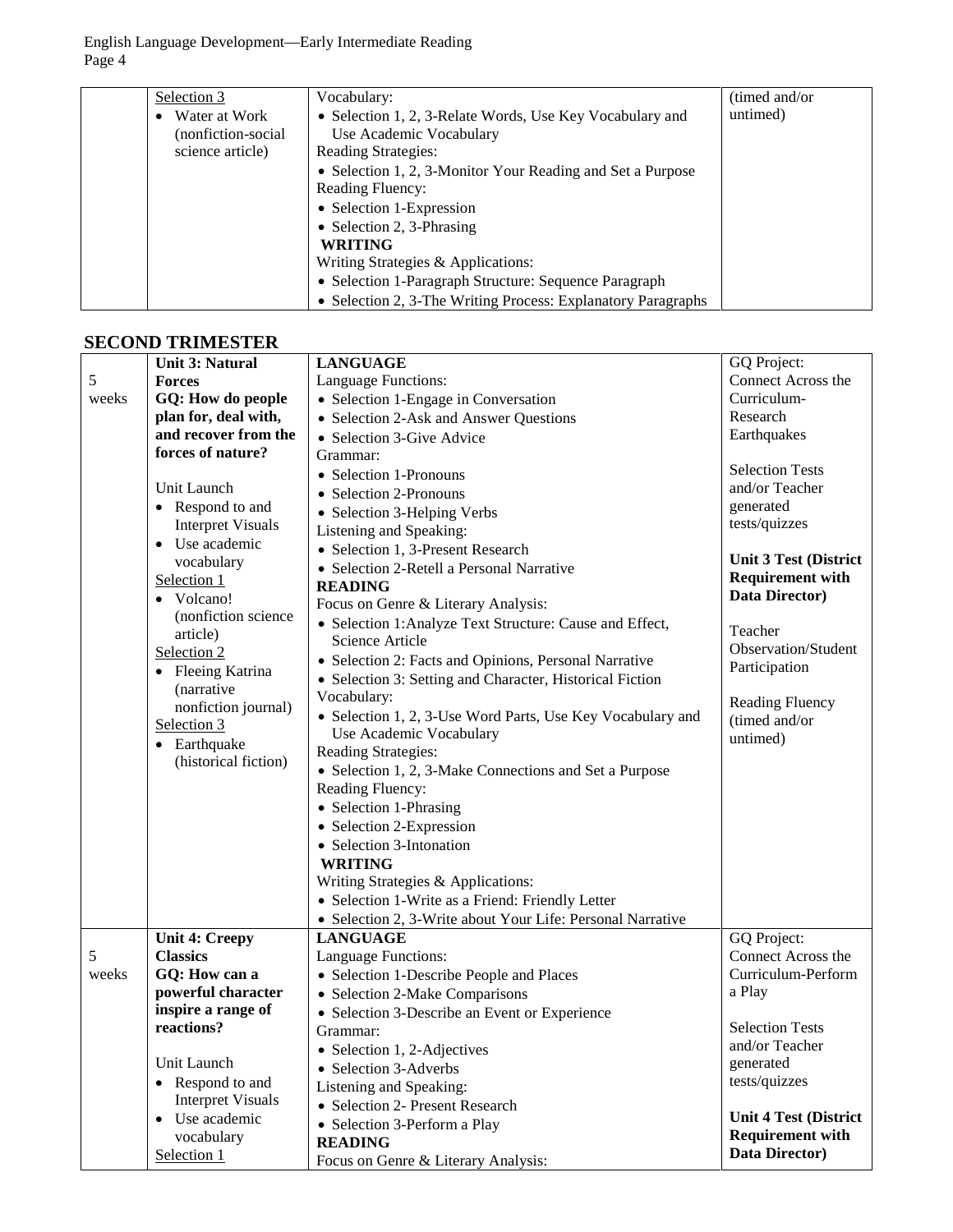English Language Development—Early Intermediate Reading Page 5

| Frankenstein<br>$\bullet$ | • Selection 1: Character Development, Theme, Fantasy,      |                            |
|---------------------------|------------------------------------------------------------|----------------------------|
| (fiction fantasy)         | Personal Narrative                                         | Teacher                    |
| Selection 2               | • Selection 2: Feature Article, Poem                       | <b>Observation/Student</b> |
| Film Fright<br>$\bullet$  | • Selection 3: Compare Literature, Play                    | Participation              |
| (nonfiction feature)      | Vocabulary:                                                |                            |
| article)                  | • Selection 1, 2, 3-Use Word Parts, Use Key Vocabulary and | Reading Fluency            |
| Selection 3               | Use Academic Vocabulary                                    | (timed and/or              |
| <b>Mister Monster</b>     | <b>Reading Strategies:</b>                                 | untimed)                   |
| (play)                    | • Selection 1-Visualize, Predict                           |                            |
|                           | • Selection 2, 3-Visualize and Set a Purpose               |                            |
|                           | <b>Reading Fluency:</b>                                    |                            |
|                           | • Selection 2-Phrasing                                     |                            |
|                           | • Selection 3-Intonation                                   |                            |
|                           | <b>WRITING</b>                                             |                            |
|                           | Writing Strategies & Applications:                         |                            |
|                           | • Selection 1, 2, 3-Short Story: Short Story               |                            |

# *Must begin Unit 5 during the Second Trimester*

#### **THIRD TRIMESTER**

|                                                                                                                                                                                                                                                                                                                                                                                                                                                                                                                                                                          | <b>ELD Essential Standards</b>                                                                                                                                                                                                                                                                                                                                                                                                                                                                                                                                                                                                                                                                                                                                                                                                                                                                                                                                                                                                                                                          | <b>Required</b>                                                                                                                                                                                                                                                                                                                          |
|--------------------------------------------------------------------------------------------------------------------------------------------------------------------------------------------------------------------------------------------------------------------------------------------------------------------------------------------------------------------------------------------------------------------------------------------------------------------------------------------------------------------------------------------------------------------------|-----------------------------------------------------------------------------------------------------------------------------------------------------------------------------------------------------------------------------------------------------------------------------------------------------------------------------------------------------------------------------------------------------------------------------------------------------------------------------------------------------------------------------------------------------------------------------------------------------------------------------------------------------------------------------------------------------------------------------------------------------------------------------------------------------------------------------------------------------------------------------------------------------------------------------------------------------------------------------------------------------------------------------------------------------------------------------------------|------------------------------------------------------------------------------------------------------------------------------------------------------------------------------------------------------------------------------------------------------------------------------------------------------------------------------------------|
| <b>Instructional Unit</b>                                                                                                                                                                                                                                                                                                                                                                                                                                                                                                                                                | <b>Connection to ELA Standards can be found in West Ed</b>                                                                                                                                                                                                                                                                                                                                                                                                                                                                                                                                                                                                                                                                                                                                                                                                                                                                                                                                                                                                                              | <b>Assessments</b>                                                                                                                                                                                                                                                                                                                       |
|                                                                                                                                                                                                                                                                                                                                                                                                                                                                                                                                                                          | <b>Document</b>                                                                                                                                                                                                                                                                                                                                                                                                                                                                                                                                                                                                                                                                                                                                                                                                                                                                                                                                                                                                                                                                         |                                                                                                                                                                                                                                                                                                                                          |
| Unit 5: The Drive to<br><b>Discover</b><br>GQ: How do<br>discoveries change us<br>and the world?<br>Unit Launch<br>• Respond to and<br><b>Interpret Visuals</b><br>• Use academic<br>vocabulary<br>Selection 1<br>• Return to Titanic<br>(nonfiction history<br>article)<br>Interview with Bob<br><b>Ballard</b> (nonfiction<br>interview)<br>Selection 2<br>• The Forgotten<br>Treasure (fiction<br>folk tale)<br>There is No Word<br>$\bullet$<br>for Goodbye<br>(poem)<br>Selection 3<br>• Mysteries of the<br><b>Ancient Past</b><br>(nonfiction history<br>article) | <b>LANGUAGE</b><br>Language Functions:<br>• Selection 1-Ask for & Give Information<br>• Selection 2-Engage in Discussion<br>• Selection 3-Define & Explain<br>Grammar:<br>• Selection 1-Regular Present Tense and Past Tense Verbs<br>• Selection 2-Irregular Pat Tense Verbs<br>• Selection 3-Irregular Past Tense Verbs, Past Progressive<br>Verb Forms, Future Tense Verbs<br>Listening and Speaking:<br>• Selection 1-Career Interview<br>• Selection 2, 3-Oral Report<br><b>READING</b><br>Focus on Genre & Literary Analysis:<br>• Selection 1-Sequence, History Article, Interview<br>• Selection 2-Sequence, Folk Tale, Poem<br>· Selection 3-Main Idea & Details, History Article<br>Vocabulary:<br>• Selection 1, 2, 3-Use Word Parts, Use Key Vocabulary and<br>Use Academic Vocabulary<br>Reading Strategies:<br>• Selection 1, 2, 3-Ask Questions<br>• Selection 2-Predict<br>• Selection 2, 3-Set a Purpose<br>Reading Fluency:<br>• Selection 1-Intonation<br>• Selection 2-Expression<br>• Selection 3-Phrasing<br><b>WRITING</b><br>Writing Strategies & Applications: | GQ Project:<br>Connect Across the<br>Curriculum-Explore<br>Egyptian Art<br><b>Selection Tests</b><br>and/or Teacher<br>generated<br>tests/quizzes<br><b>Unit 5 Test (District</b><br><b>Requirement with</b><br>Data Director)<br>Teacher<br>Observation/Student<br>Participation<br><b>Reading Fluency</b><br>(timed and/or<br>untimed) |
|                                                                                                                                                                                                                                                                                                                                                                                                                                                                                                                                                                          |                                                                                                                                                                                                                                                                                                                                                                                                                                                                                                                                                                                                                                                                                                                                                                                                                                                                                                                                                                                                                                                                                         | • Selection 1, 2, 3-Information Report: Information Report                                                                                                                                                                                                                                                                               |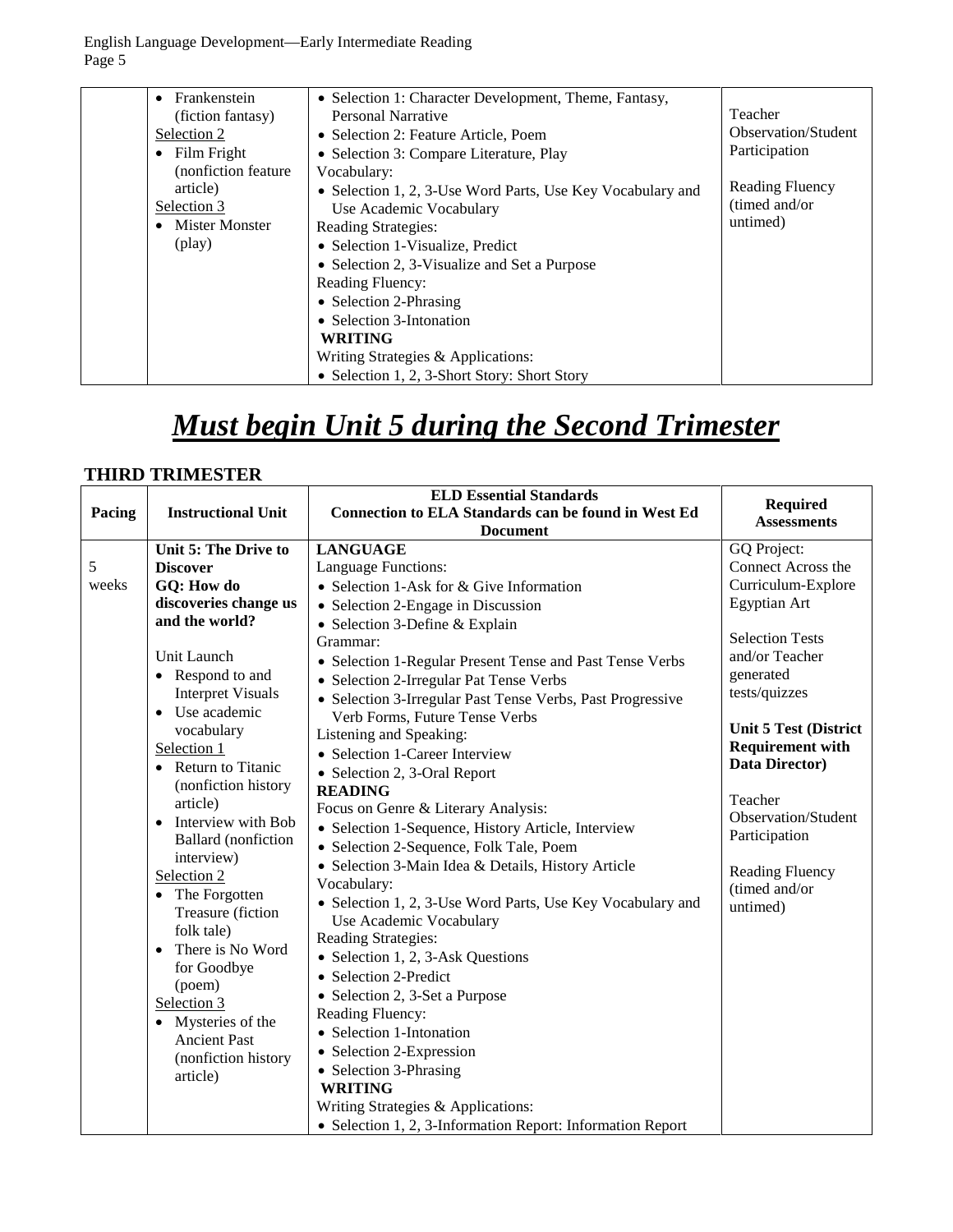|         | Unit 6: Struggle for      | <b>LANGUAGE</b>                                           | GQ Project:                  |
|---------|---------------------------|-----------------------------------------------------------|------------------------------|
| 5 weeks | Freedom                   | Language Functions:                                       | Connect Across the           |
|         | <b>GQ: How far will</b>   | • Selection 1-Summarize                                   | Curriculum-                  |
|         | people go for the         | • Selection 2-Make Comparisons                            | Interview                    |
|         | sake of freedom?          | • Selection 3-Express Opinions                            |                              |
|         |                           | Grammar:                                                  | <b>Selection Tests</b>       |
|         | Unit Launch               |                                                           | and/or Teacher               |
|         | • Respond to and          | • Selection 1-Nouns                                       | generated                    |
|         |                           | • Selection 2-Pronouns                                    |                              |
|         | <b>Interpret Visuals</b>  | • Selection 3-Possessive Nouns                            | tests/quizzes                |
|         | Use academic              | Listening and Speaking:                                   |                              |
|         | vocabulary                | • Selection 1-Dramatize a Song                            | <b>Unit 6 Test (District</b> |
|         | Selection 1               | <b>READING</b>                                            | <b>Requirement with</b>      |
|         | • Escaping to             | Focus on Genre & Literary Analysis:                       | Data Director)               |
|         | Freedom                   |                                                           |                              |
|         | (nonfiction               | • Selection 1-Cause & Effect, Biography, Traditional Song | Teacher                      |
|         | biography)                | • Selection 2-Cause & Effect, Short Story, Biography      | Observation/Student          |
|         | Selection 2               | • Selection 3-Cause & Effect, History Feature             | Participation                |
|         |                           | Vocabulary:                                               |                              |
|         | • Brave Butterflies       | • Selection 1, 2, 3-Use Context Clues, Use Key Vocabulary | <b>Reading Fluency</b>       |
|         | (fiction short)           | and Use Academic Vocabulary                               |                              |
|         | story)                    | <b>Reading Strategies:</b>                                | (timed and/or                |
|         | Selection 3               |                                                           | untimed)                     |
|         | • Seeking Freedom         | • Selection 1, 2, 3-Determine Importance                  |                              |
|         | (nonfiction history       | • Selection 2-Set a Purpose                               |                              |
|         | feature)                  | Reading Fluency:                                          |                              |
|         |                           | • Selection 1-Intonation                                  |                              |
|         |                           | • Selection 2-Expression                                  |                              |
|         |                           | • Selection 3-Phrasing                                    |                              |
|         |                           | <b>WRITING</b>                                            |                              |
|         |                           | Writing Strategies & Applications:                        |                              |
|         |                           |                                                           |                              |
|         |                           | • Selection 1-Write to Summarize: Summary                 |                              |
|         |                           | • Selection 2, 3-Write to Explain: Cause & Effect Essay   |                              |
|         | <b>Unit 7: Star Power</b> | <b>LANGUAGE</b>                                           | GQ Project:                  |
| 4 weeks | GQ: Why are both          | Language Functions:                                       | Connect Across the           |
|         | storytellers and          | • Selection 1-Describe                                    | Curriculum-                  |
|         | scientists drawn to       | • Selection 2-Define & Explain                            | Persuasive                   |
|         | the stars?                | • Selection 3-Persuade                                    | Presentation                 |
|         |                           | Grammar:                                                  |                              |
|         | Unit Launch               |                                                           | <b>Selection Tests</b>       |
|         | Respond to and            | • Selection 1-Prepositions                                | and/or Teacher               |
|         |                           | • Selection 2-Pronouns                                    |                              |
|         | <b>Interpret Visuals</b>  | • Selection 3- Participles                                | generated                    |
|         | • Use academic            | Listening and Speaking:                                   | tests/quizzes                |
|         | vocabulary                | • Selection 3-Deliver a Persuasive Presentation           |                              |
|         | Selection 1               | <b>READING</b>                                            | <b>Unit 7 Test (District</b> |
|         | • The Earth Under         | Focus on Genre & Literary Analysis:                       | <b>Requirement with</b>      |
|         | Sky Bear's Feet           | • Selection 1-Compare Myths, Myth                         | Data Director)               |
|         | (fiction myth)            | · Selection 2-Analyze Style, Science Article, Fable       |                              |
|         | Selection 2               |                                                           | Teacher                      |
|         | • A Universe of           | • Selection 3-Analyze Persuasive Techniques, Persuasive   | Observation/Student          |
|         | Stars (nonfiction         | Essay, Editorial                                          | Participation                |
|         | science article)          | Vocabulary:                                               |                              |
|         |                           | • Selection 1, 2, 3-Use Context Clues, Use Key Vocabulary | Reading Fluency              |
|         | Selection 3               | and Use Academic Vocabulary                               | (timed and/or                |
|         | • Not-So-Starry           | Reading Strategies:                                       | untimed)                     |
|         | Nights (nonfiction        | • Selection 1, 2, 3-Make Inferences                       |                              |
|         | persuasive essay)         | Reading Fluency:                                          |                              |
|         |                           | • Selection 1- Expression                                 |                              |
|         |                           |                                                           |                              |
|         |                           | • Selection 2- Phrasing                                   |                              |
|         |                           | • Selection 3- Intonation                                 |                              |
|         |                           | <b>WRITING</b>                                            |                              |
|         |                           | Writing Strategies & Applications:                        |                              |